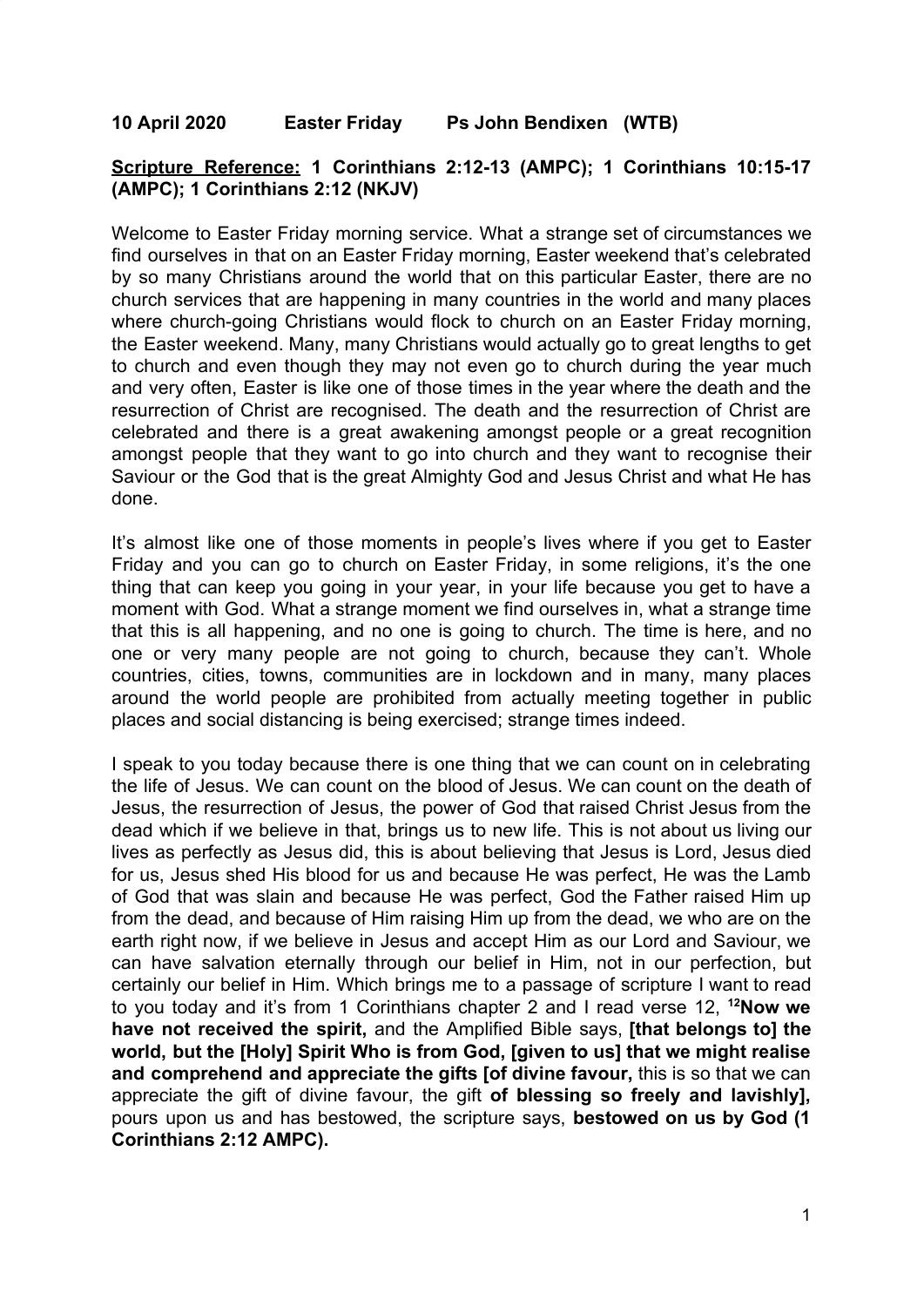We have not been given the spirit that is the same spirit of the world. In other words, people that are living in humanity that don't believe that Jesus Christ is the Lord, maybe they will say, "I believe Jesus is God," maybe they will even say that they believe that Jesus died for them. But maybe they don't believe Him as their personal Saviour. There are many people in the world that say that Jesus was a prophet. There are many people in the world that say Jesus was a good man, many even say that perhaps He was even the Son of God. But I'm talking to those that have made Jesus personal, Lord and Saviour that He's my Lord and He's my Saviour. I'm talking to those people today. If you're not one of them I encourage you to pray a simple prayer, and that simple prayer would be; Jesus, I recognise you as Lord and Saviour. I ask you to forgive me for not believing that till now, and come and live in my heart and change me and save me from this very spirit of the world and that I might receive the Holy Spirit, the Spirit of Christ to salvation.

If you want to pray that prayer you can do so. Very simple, very easy, it's not complicated. The major thing is you believe it in your heart and you speak it with your mouth. Now to you who have prayed that, to you who is a believer, I want to say that we have not received the spirit of the world but we have received the Holy Spirit and He has given us gifts and He has given us blessing in Jesus.

This is a moment in time where we have come together digitally to share the Word together in this very special time of Easter and because we have received the Holy Spirit because we have received Jesus, I now want to read to you from 1 Corinthians chapter 10 from verse 15 to 17 in the Amplified Bible, and he is now talking to you, you who have made Jesus Lord and Saviour, you who have received the Holy Spirit, you who now see more than just what natural men can see; not just those people that live naturally in the world, you who are Christians.

**15 I am speaking as to intelligent (sensible) men. Think over and make up your minds [for yourselves] about what I say. [I appeal to your reason and your discernment in these matters.] <sup>16</sup> The cup of blessing,** which is referred to **[of wine at the Lord's Supper],** the cup of blessing, **upon which we ask [God's] blessing, does it not mean that in drinking it] we participate in and share a fellowship (a communion) in the blood of Christ (the Messiah)? (1 Corinthians 10:15-16 AMPC).** He is saying to these people and I say to you today, is this not a moment that I can appeal to your intelligence, sensibility? Does it not make sense that if we all participate in the cup of blessing which is the blood of the Lord Jesus as reflected in communion, the blood of the Lord Jesus, that by us participating in the blood of the Lord Jesus, we have a communion, we are commonly connected, we are commonly in union, connected in Jesus.

He goes on to say; the bread which we break, does it not mean that in eating it we participate and share a fellowship, a communion of the body of Christ. We share a fellowship in the blood of Christ and we share a fellowship in the body of Christ when we have communion and when we drink and when we eat of the bread. Do we not share in the blood, do we not share in the body of the Lord Jesus Christ? Verse seventeen says **<sup>17</sup> For we [no matter how] numerous we are, we are one body,**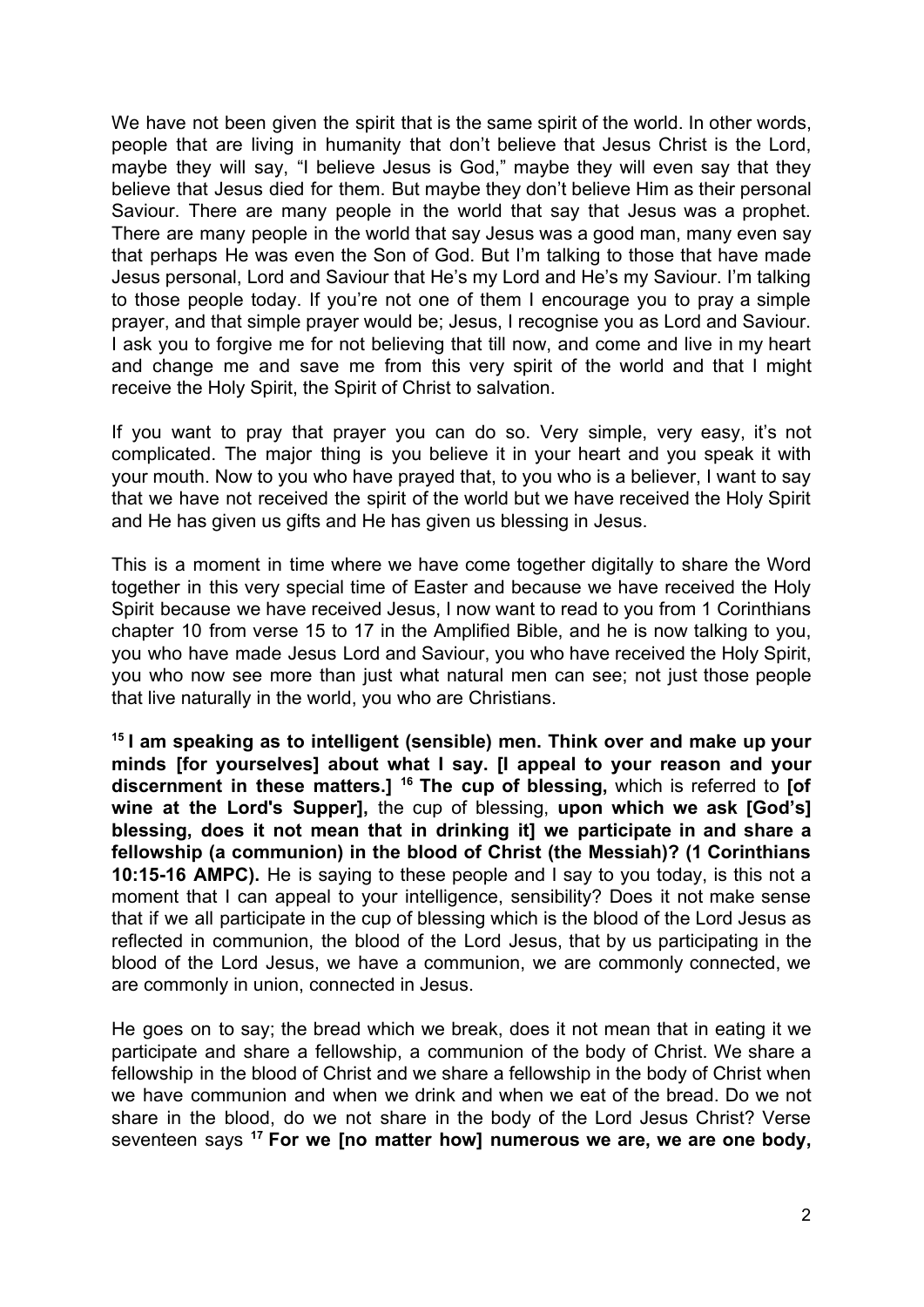## **because we all partake of the one Bread, [the One Who the communion bread represents] (1 Corinthians 10:17 AMPC).**

I want to just talk to you for a few moments that even though we are in a moment of lockdown where we are in this moment of separateness, where we are in this time of being away from each other, and actually we are prohibited by law - certainly in our country - we are prohibited by law from gathering together. We are prohibited by law from meeting together. In this time we are still one body. In this time we are still in fellowship. In this time we still have one common union that common union is because of the blood of Jesus. That common union is because of the body of the Lord Jesus Christ. Now, this becomes extremely important for us when we read this passage of scripture because as I got to read to you from the previous scripture in Corinthians, **<sup>12</sup> We have received not the spirit of the world, but we have received the Spirit Who is from God (1 Corinthians 2:12 NKJV).**

This Spirit that we have received from God is because we have a common union, it's because we are commonly connected in union with the blood and with the body of the Lord Jesus. In our union with Him, we function as a body. Even though in these moments we are separated, we are still united together.

The next verse 13, says **<sup>13</sup> And we are setting these truths forth in words not taught by human wisdom but taught by the [Holy] Spirit, combining and interpreting spiritual truths with spiritual language [to those who possess the Holy Spirit] (1 Corinthians 2:13 AMPC).** This is a truth that is not received by just the intellect of man. This is not truths that are set out by human wisdom. These are truths that are taught by the Holy Spirit, combining and interpreting truths with spiritual language.

There are people that approach the Easter time, and often times I have observed over many years, people will receive an Easter time period as a holiday time. This is a vacation time. This is a time when families get together. And so although Easter is really set aside as a time where people really should be giving consideration to the death and the resurrection of Jesus and what it means to them, for the most part over many, many years, Easter has been a time of holiday, it's been a time of vacation, it's been a time of 'let's get out and unwind, and go to places and enjoy time out from work, time out from the city life perhaps, or go down to a coastal resort, or go to someplace where you can unwind and relax.

This lockdown has forced us to kind of take a pause. This lockdown, this social distancing, as people have called it, this inability for the Church to gather together, this inability of people to even socialise together, has given us pause. It's time to really think about what does this mean? Why do we not take this perhaps a little more seriously every year? In some ways, I'm delighted that I can talk to you this way, because the social distancing, prohibition of meeting together puts you in your home. Yes, you can be doing many other things. I'm trusting and believing that you're listening to me right now, but it certainly just puts a spotlight on what do you do every Easter? We should be celebrating spiritual truths that are received by spiritual people, spiritual people that have spiritual sense, pure spiritual people that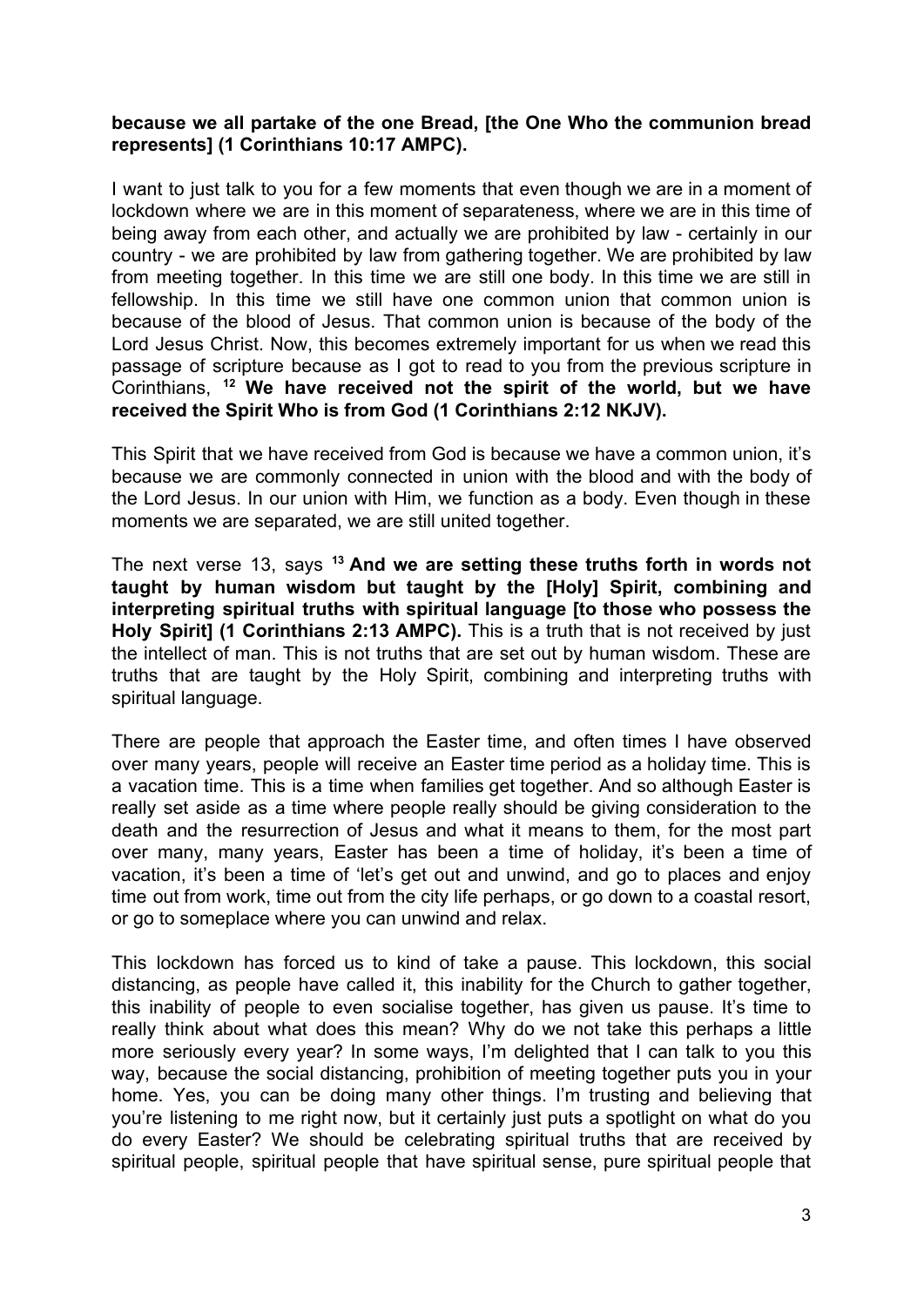have spiritual recognition and understanding. This is not a way out, stupid thing to be considering. After all, we have life because of the life of Jesus. We have life because He died because His blood was shed because His body was broken for us because together we are much stronger together. The Bible says, one can put a thousand to flight, two can put ten thousand to flight. As a body that is united in union together with Jesus, we have tremendous authority and tremendous power.

I am going to conclude my message by saying; these moments that we are facing in our time in history, in this particular setting that we find ourselves with a pandemic that is threatening not only our health and our physical well-being. I believe the greater threat is still unseen to us, the greater threat is still lying ahead. It's a threat of survival economically, it's the threat of people not having sufficient capacity or capability. There's no work, there's no money to be made. There's no food, there is a greater threat of chaos happening in the earth than there has ever been before because of the economic potential downside of what's happening.

I want to say to you believer, this is not a time for you to pause and walk away from God and to say, "I'm just going to let it, whatever is going to be will be. Let the governments decide, and let the governments take charge, and let the governments decide when the lockdown's going to stop." No, believer, this is a time for us to begin to rise up and make a positive stand that together as one union in His body and in His blood we begin to speak to the future and we begin to speak as tithers, as covenant children of the Most High God. United in the local body in the Church of the Lord Jesus we begin to speak. We being to speak that as a group of people we will become the light. We will become the hope, we will bring and continue to bring day after day a message of hope, a message of life, a message that in Jesus we have answers.

Now church, if you go out there and you go into the world around you and you just speak the same things that everybody is saying, then you go back to what I was saying in the other scripture in Corinthians. 1 Corinthians 10, that we are not as those that are of the world, but we are those that are born of the Spirit. Sorry, that is in 1 Corinthians chapter 2, **<sup>12</sup> We have received not the spirit of the world (1 Corinthians 2:12, NKJV)**. Please, don't go and speak as one who has the spirit of the world. Do not think as one who has the spirit of the world. Do not continue to live as one who has the spirit of the world. You are one who has the gift of Jesus Christ, the Messiah. You have been given that gift of spiritual blessing. Freely, divine favour has been given to you. Speak divine favour. Live out divine favour.

Well, you might say, "Well, Pastor John, I'm in the same position as other people that are in the world. I have lost my job," or, "I have lost my company," or, "I've lost my financial momentum and I'm now in a very difficult position." That may be real, that may be fact, but that is not truth. You have to speak the truth of who you are in Christ, not what your facts are saying about you. Because when you speak as everybody else speaks, well, then you're going to get the same results that everybody else gets. I don't want to get the same results. I want God's results for me right now.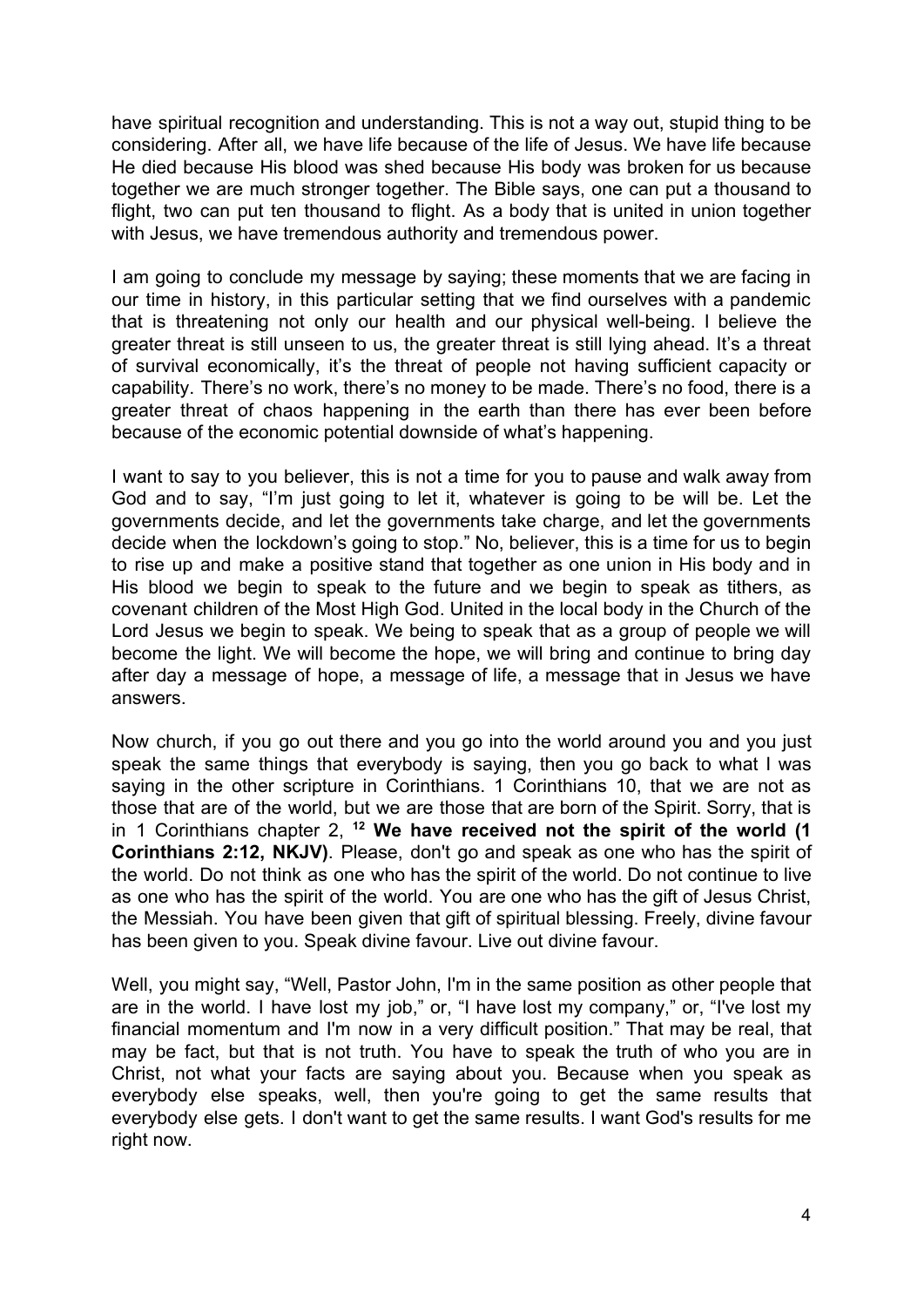I need, this is a time when I need to believe that Jesus did die for me. He did shed His blood for me and through that covenant of His death and resurrection, I have a whole new life. The Word says behold old things have passed away; all things have been made new. How? I have become a new creature in Christ Jesus. I am not of the old way. I am of a new way. I have been made a separate people. I've become a holy priesthood unto God and that means that God takes care of me. I must believe that. I must stand on that. I must believe that His blood is something that I can stand behind for my well-being, for my prosperity, for my spiritual blessing, for my mental strength, the well-being, the peace of my soul. I can stand behind the death, the breaking of His body, so that I can maintain healing and strength and physical well-being in a time when there's an onslaught against the health and the wealth and the well-being of people in the material world all around the world.

This is a moment, church, for us to be united and speak strength. Speak well-being and call. I want you to call upon the name of the Lord. Call upon your Messiah, your Saviour. Call upon His name, that name that is above every other name, call upon it and say, "I call upon the name of the God of prosperity, my increase, my *Jehovah Jireh*, my *El Shaddai* that's more than enough for me. I call upon *Jehovah-Rapha* Who is my healer, the One Who heals me and protects me. I call upon the One that is my banner, that protects me and overshadows me. I call upon Him. I call upon the names of the Lord Jesus Christ."

Call upon Him. And say "I call upon You, the one that is taking care of me, the Great I Am that is above everything, because of Your blood, because of Your body that was broken for me. I call upon it. Now as I call, I speak boldly as a son of God. I speak boldly that healing is my portion, health is my portion, physical and material well-being in this world is my portion.

I speak boldly that because I'm a tither, I'm part of the body of Christ, I'm committed and connected to the body. I command the windows of Heaven to open as I am in agreement with Jesus. I command the blessing to be poured out. I command that the devourer is rebuked in the name of Jesus, and that no weapon formed against me, no weapon formed against my family, no weapon formed against my world and my future will prosper. He gives His angels charge over us. Me and my family, as for us, we will serve the Lord. We will worship the Most High God."

I pray, and I declare, that you will rise up in spirit, that you will rise up in strength, and you will begin to say, "We are Christian. We are Christ-like. We are of a whole new generation of people. We are the body of Christ. We are strong. We are united. We are favoured and blessed of the Most High God. We will make it through. We will increase with supernatural increase, and we will look for those new doors that are opening for us in this season."

If you need healing in your body, right now as I'm closing this service, and we're about to sing a song about the blood of Jesus; as we're singing this song, and maybe perhaps directly afterwards, you want to just, even if it's a cold drink or some water, get some bread, break bread and have communion, with maybe some of your